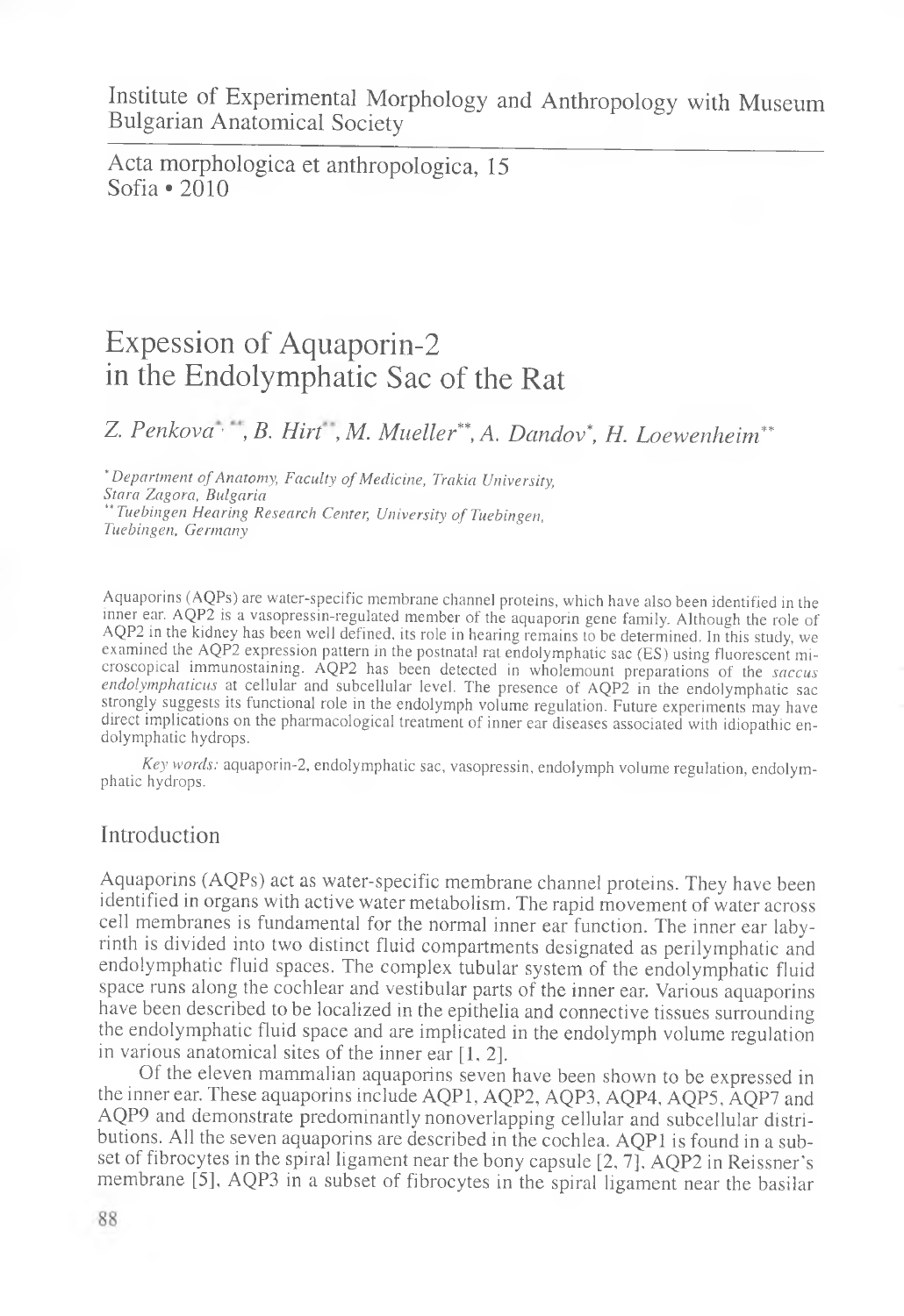membrane [2], AQP4 in the basolateral membrane of the supporting cells in the organ of Corti and inner sulcus cells [10], AQP5 in outer sulcus cells and epithelial cells of the spiral prominence [4. 6], AQP7 in Reissner's membrane and the *stria vascularis* [2] and AQP9 in Reissner's membrane and interdental cells of the spiral limbus [2].

Although the role of AQP2 in the kidney has been well defined, its role in hearing remains to be determined. AQP2, the vasopressin-regulated water channel, was initially considered to be expressed exclusively in the renal collecting duct. AQP2 has since been identified in the adult rat cochlea [5] and also reported to be expressed in the epithelium of the endolymphatic sac (ES), considered to be important in regulating the volume of the endolymph [3].

This study reports the cellular and subcellular localization of AQP2 in the endolymphatic sac of a postnatal rat.

## Materials and Methods

#### *Tissue preparations*

Wistar rats (postnatal day 4 (P4)) from the same litter were anaesthetized and then decapitated. Temporal bones were removed immediately and placed in cold (4°C) HHBSS (HEPES-buffered saline with Hank's balanced salt solution). *Dura mater* was gently removed from the ES and the specimen were fixed in ice-cold 4% paraformaldehyde for 30 min over ice and washed in phosphate buffered saline (PBS). The endolymphatic sacs were then removed and placed in 24-well plate with PBS.

#### *Immunofluorescence study*

The wholemount preparations were permeabilized in 0.5% Triton X-100 in PBS for 10 min, followed by 30 min preincubation in 4% NGS (Normal Goat Serum), 0,1% Triton X-100 in PBS. The samples were then incubated with a polyclonal rabbit anti-aquaporin-2 antibody (Chemicon) diluted 1:200 in 0,1% NGS, 0,1% Triton X-100 in PBS overnight at 4°C. Negative controls were incubated in the dilution buffer in the absence of AQP2 antibody. The reaction was visualized by fluorescein-conjugated goat anti-rabbit secondary antibody (Alexa Fluor 488, Molecular Probes), diluted 1:400 in the same dilution buffer for 60 min in the dark at room temperature. After washing with PBS the samples were counterstained with F-actin marker Alexa Fluor®568 phalloidin (Molecular Probes). The nuclei were stained with DAPI  $(4^{\prime}$ -,6-diamidino-2-phenylindol,  $1\mu$ g DAPI/ ml PBS) for 5 min in the dark at room temperature. The wholemounts were covered with FluorSave™Reagent (Calbiochem). Microscopic analyses were made using a Zeiss Axioplan 2 epifluorescence microscope or a Zeiss 510 Meta laser scanning microscope

## Results

Immunofluorescence staining of wholemount preparations of the rat endolymphatic sac using an anti-AQP2 antibody demonstrated the presence of this water channel in the epithelial cells of the ES (Fig. 1). We used F-actin counterstaining in order to detect the cell borders.

At subcellular level AQP2 was localized in the cytoplasm and in the basolateral membrane of the endolymphatic sac cells (Fig. 2), which can be seen well on the AQP2-phalloidm merged image (Fig. 2C).

AQP2 immunoreactivity was absent in the *stria vascularis,* Reissner's membrane and the organ of Corti (data not shown).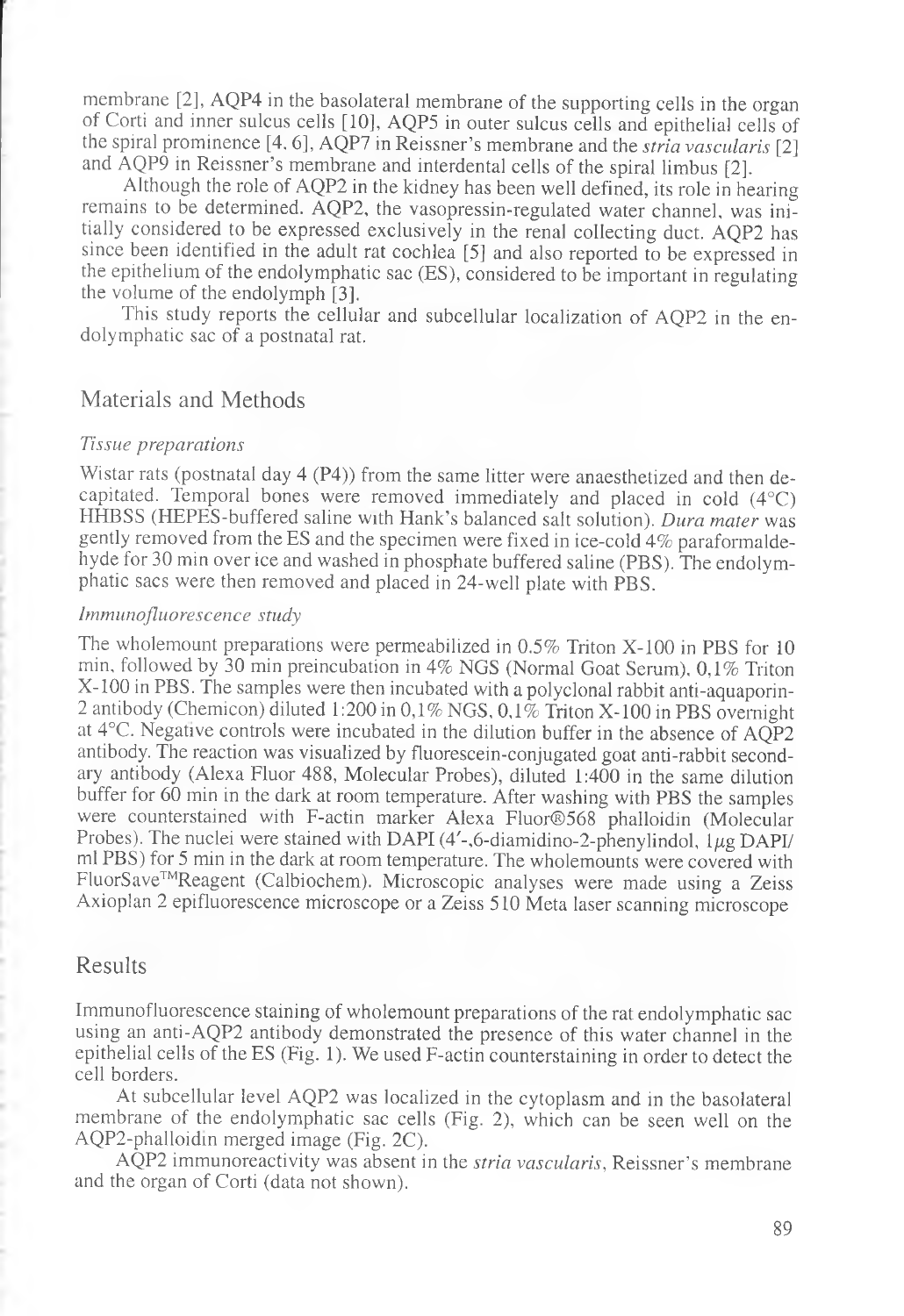

Fig. 1. Epifluorescence microscopic analysis of the AQP2 (green) expression in wholemount preparations of postnatal rat endolymphatic sac. Counterstaining of F-actin (red) serves as a marker for cellular outlines. The nuclei are labeled with DAPI (blue). Scale  $bar = 10 \mu m$ 



Fig. 2. Laser scanning microscopic analysis of the AQP2 (green) expression in wholemount preparations of postnatal rat endolymphatic sac. At subcellular level AQP2 (A) is localized in the cytoplasm and the cell membrane as shown in the merged image (C) of AQP2 (A) and F-actin counterstaining (B). Scale bar  $= 2 \mu m$